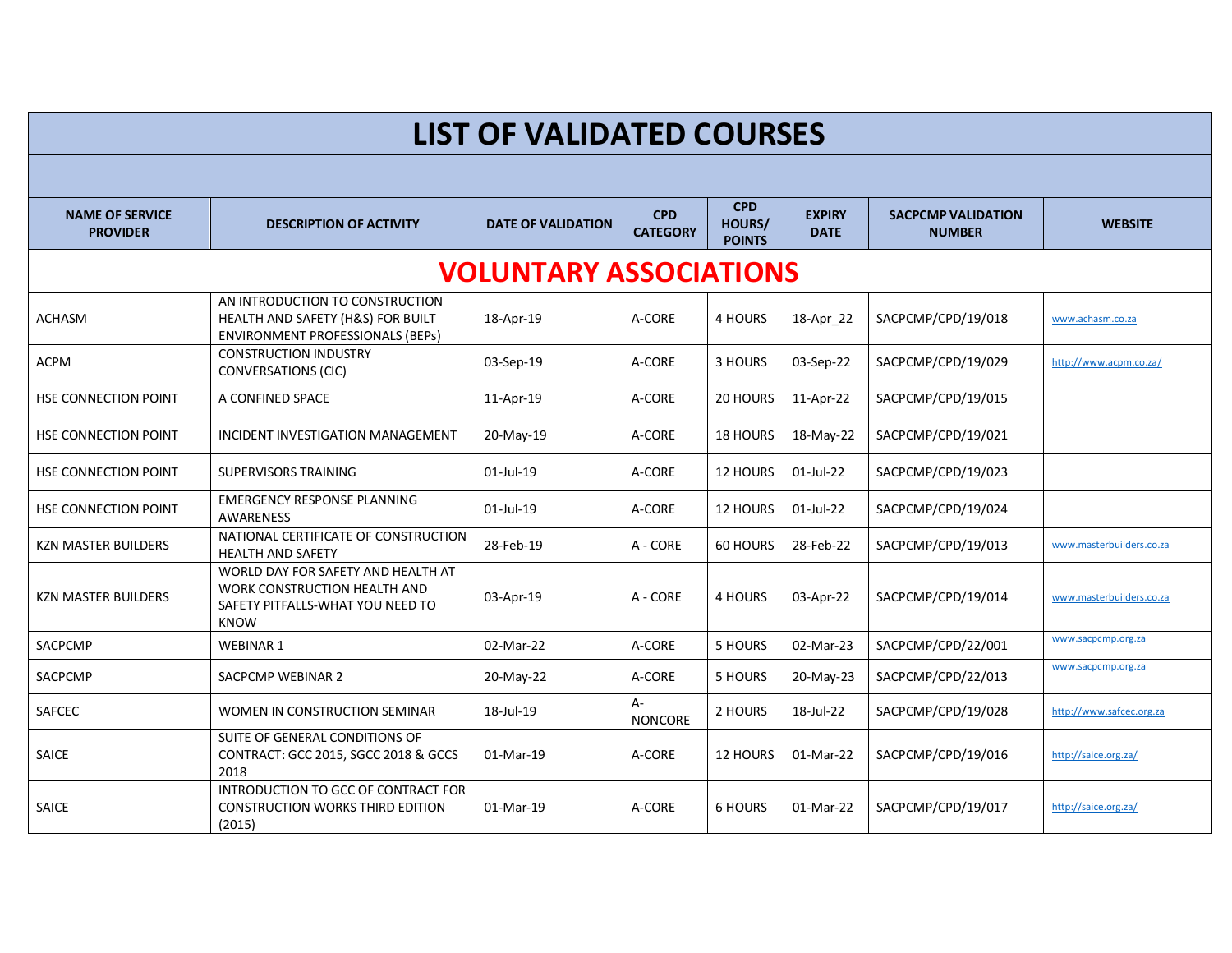| SAICE                                                  | GETTING ACQUANTED WITH BASIC<br>CONTRACT ADMINISTRATION AND<br><b>QUALITY CONTROL</b>              | 17-MAR-21 | A-CORE   | 12 HOURS       | 17-MAR-24 | SACPCMP/CPD/21/004    | http://saice.org.za/      |  |  |
|--------------------------------------------------------|----------------------------------------------------------------------------------------------------|-----------|----------|----------------|-----------|-----------------------|---------------------------|--|--|
| SAICE                                                  | GETTING ACQUANTED WITH PLANNING,<br>SCHEDULING AND PROGRAMMING FOR<br><b>CONSTRUCTION PROJECTS</b> | 17-MAR-21 | A-CORE   | 12 HOURS       | 17-MAR-24 | SACPCMP/CPD/21/005    | http://saice.org.za/      |  |  |
| SAICE                                                  | GETTING ACQUANTED WITH ESTIMATING,<br>COSTING AND PRICING OF CONSTRUCTION<br>TENDERS               | 17-MAR-21 | A-CORE   | 12 HOURS       | 17-MAR-24 | SACPCMP/CPD/21/006    | http://saice.org.za/      |  |  |
| SAIOSH                                                 | <b>HEALTH AND SAFETY CONFERENCE</b>                                                                | 04-May-22 | A-CORE   | 10 HOURS       | 04-May-23 | SACPCMP/CPD/22/006    |                           |  |  |
| <b>SARF</b>                                            | TRAFFIC SAFETY OFFICER/TRAFFIC SAFETY<br>MANAGEMENT                                                | 17-Jun-21 | A-CORE   | 10 HOURS       | 17-Jun-24 | SACPCMP/CPD/16/001/RV | http://www.sarf.org.za/   |  |  |
| <b>INDEPENDENT SERVICE PROVIDERS</b>                   |                                                                                                    |           |          |                |           |                       |                           |  |  |
| ARCOSH                                                 | ASSOCIATION OF RESEARCHERS IN<br>CONSTRUCTION SAFETY, HEALTH AND<br>WELL BEING (ARCOSH) CONFERENCE | 29-May-19 | A-CORE   | <b>6 HOURS</b> | 29-May-22 | SACPCMP/CPD/19/022    |                           |  |  |
| ALUSANI SKILLS AND<br><b>TRAINING NETWORK</b>          | NEW ENGINEERING CONTRACT                                                                           | 28-Mar-22 | A-CORE   | 12 HOURS       | 28-Mar-25 | SACPCMP/CPD/15/019/RV | http://www.alusani.co.za/ |  |  |
| ALUSANI SKILLS AND<br><b>TRAINING NETWORK</b>          | HOW TO MANAGE CLAIMS UNDER THE<br><b>JBCC SUITE</b>                                                | 25-Feb-19 | A-CORE   | 5 HOURS        | 25-Feb-22 | SACPCMP/CPD/15/025/RV | http://www.alusani.co.za/ |  |  |
| ALUSANI SKILLS AND<br><b>TRAINING NETWORK</b>          | EFFECTIVE PROJECT ADMINISTRATION                                                                   | 13-Aug-19 | A-CORE   | 18 HOURS       | 13-Aug-22 | SACPCMP/CPD/16/027/RV | http://www.alusani.co.za/ |  |  |
| ALUSANI SKILLS &TRAINING<br><b>NETWORK</b>             | JBCC SUITE OF CONTRACT                                                                             | 04-May-22 | A-CORE   | 10 HOURS       | 04-May-25 | SACPCMP/CPD/16/003/RV | http://www.alusani.co.za/ |  |  |
| ALUSANI SKILLS &TRAINING<br><b>NETWORK</b>             | GCC 2015                                                                                           | 10-Mar-20 | A-CORE   | 12 HOURS       | 10-Mar-23 | SACPCMP/CPD/16/044/RV | http://www.alusani.co.za/ |  |  |
| ALUSANI SKILLS AND<br><b>TRAINING NETWORK</b>          | <b>CONSTRUCTION REGULATIONS</b>                                                                    | 23-Jul-20 | A-CORE   | <b>6 HOURS</b> | 23-Jul-23 | SACPCMP/CPD/16/058/RV | http://www.alusani.co.za/ |  |  |
| ALUSANI SKILLS & TRAINING<br><b>NETWORK</b>            | TECHNICAL REPORT WRITING                                                                           | 27-Oct-20 | NON-CORE | 12 HOURS       | 27-Oct-23 | SACPCMP/CPD/17/021/RV | http://www.alusani.co.za/ |  |  |
| ALUSANI SKILLS & TRAINING<br><b>NETWORK</b>            | PEOPLE MANAGEMENT SKILLS                                                                           | 26-Mar-21 | A-CORE   | 18 HOURS       | 26-Mar-24 | SACPCMP/CPD/17/023/RV | http://www.alusani.co.za/ |  |  |
| <b>ALUSANI SKILLS &amp; TRAINING</b><br><b>NETWORK</b> | ADVANCED MS PROJECT FOR<br><b>CONSTRUCTION AND ENGINEERING</b>                                     | 12-Nov-20 | A - CORE | 14 HOURS       | 12-Nov-24 | SACPCMP/CPD/17/024/RV | http://www.alusani.co.za/ |  |  |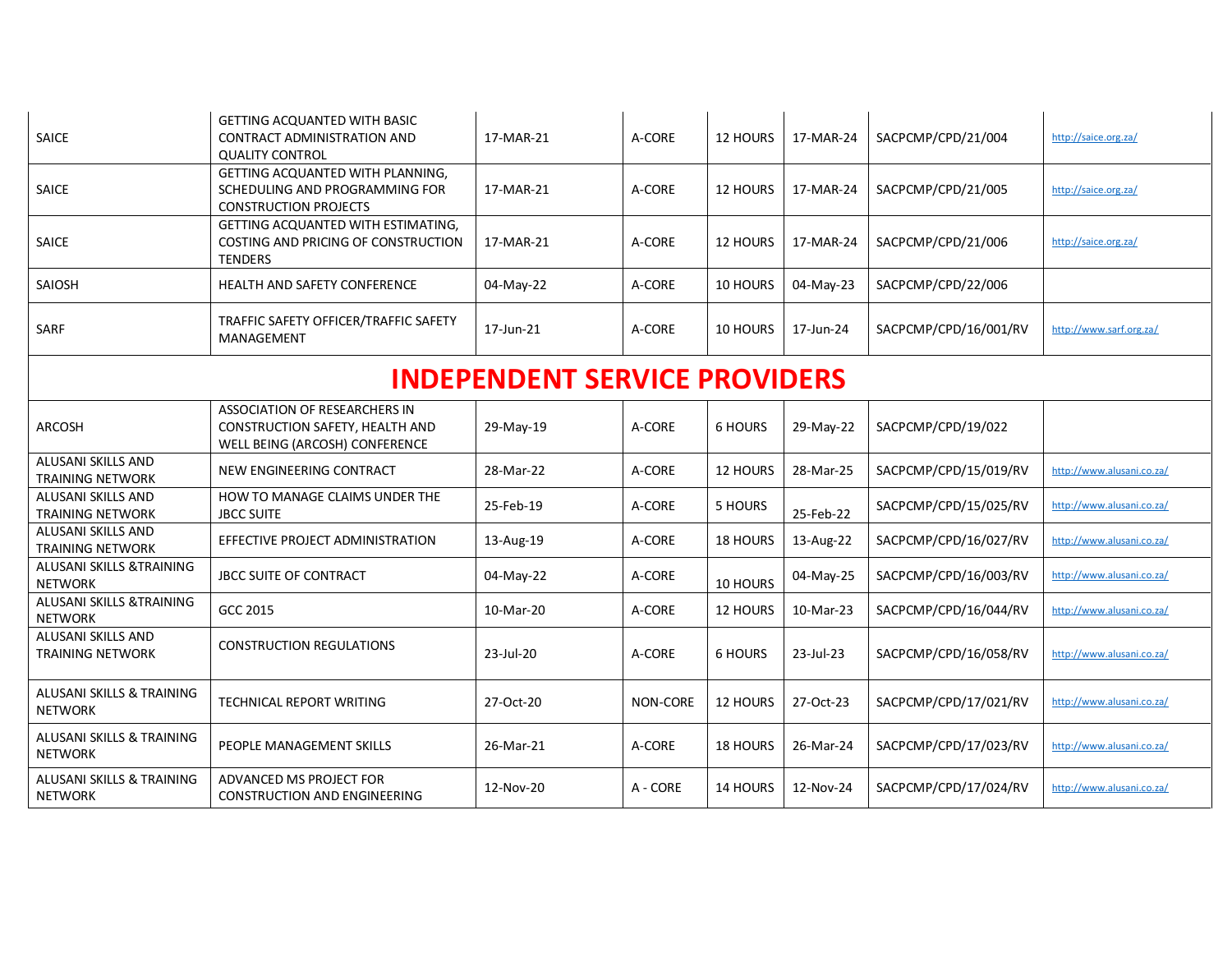| ALUSANI SKILLS & TRAINING<br><b>NETWORK</b>     | <b>CONSTRUCTION SITE MANAGEMENT</b>                                                     | 21-Jun-21 | A-CORE | 10 HOURS        | 21-Jun-24       | SACPCMP/CPD/18/013/RV | http://www.alusani.co.za/   |
|-------------------------------------------------|-----------------------------------------------------------------------------------------|-----------|--------|-----------------|-----------------|-----------------------|-----------------------------|
| ALUSANI SKILLS & TRAINING<br><b>NETWORK</b>     | PROJECT MANAGEMENT SCHEDULING AND<br>CONTROL FOR CONSTRUCTION MANAGERS<br>AND ENGINEERS | 09-Jul-21 | A-CORE | <b>18 HOURS</b> | 09-Jul-24       | SACPCMP/CPD/15/008/RV | http://www.alusani.co.za/   |
| ALUSANI SKILLS & TRAINING<br><b>NETWORK</b>     | EFFECTIVE PROJECT ADMINISTRATION                                                        | 26-AUG-19 | A-CORE | 18 HOURS        | 26-AUG-<br>2022 | SACPCMP/CPD/10/027/RV | http://www.alusani.co.za/   |
| ALUSANI SKILLS & TRAINING<br><b>NETWORK</b>     | CONSTRUCTION CONTRACT LAW                                                               | 11-Oct-19 | A-CORE | 12 HOURS        | 11-Oct-22       | SACPCMP/CPD/16/031/RV | http://www.alusani.co.za/   |
| ALUSANI SKILLS & TRAINING<br><b>NETWORK</b>     | FIDIC RED BOOK                                                                          | 21-Jan-20 | A-CORE | 12 HOURS        | 21-Jan-23       | SACPCMP/CPD/16/030/RV | http://www.alusani.co.za/   |
| ALUSANI SKILLS & TRAINING<br><b>NETWORK</b>     | FINANCE FOR ENGINEERS, PROJECT &<br>TECHNCAL MANAGERS.                                  | 21-Apr-21 | A-CORE | 18 HOURS        | 21-Apr-24       | SACPCMP/CPD/21/012    | http://www.alusani.co.za/   |
| ALUSANI SKILLS & TRAINING<br><b>NETWORK</b>     | CONSTRUCTION CLAIMS, ENTITLEMENTS,<br><b>QUALIFICATIONS AND EVALUATION</b>              | 10-May-22 | A-CORE | 14 HOURS        | 10-May-25       | SACPCMP/CPD/22/008    | http://www.alusani.co.za/   |
| ALUSANI SKILLS & TRAINING<br><b>NETWORK</b>     | CONSTRUCTION QUALITY MANAGEMENT                                                         | 10-May-22 | A-CORE | 14 HOURS        | 10-May-25       | SACPCMP/CPD/22/009    | http://www.alusani.co.za/   |
| ALUSANI SKILLS & TRAINING<br><b>NETWORK</b>     | PROJECT RISK MANAGEMENT                                                                 | 10-May-22 | A-CORE | 8 HOURS         | 10-May-25       | SACPCMP/CPD/22/10     | http://www.alusani.co.za/   |
| <b>BATSWAPELE SOLUTIONS</b>                     | INCIDENT INVESTIGATION                                                                  | 01-Jul-19 | A-CORE | <b>6 HOURS</b>  | 01-Jul-22       | SACPCMP/CPD/19/025    |                             |
| <b>BOSCH ULWAZI</b>                             | PROJECT MANAGEMENT TRAINING -<br>PROFESSIONAL LEVEL                                     | 22-Apr-22 | A-CORE | 30 HOURS        | 22-Apr-25       | SACPCMP/CPD/22/003    |                             |
| <b>BUILT ENVIRONMENT SKILLS</b><br>AND TRAINING | RISK MANAGEMENT FOR CONSTRUCTION<br>AND ENGINEERING PROJECTS                            | 22-Mar-22 | A-CORE | 14 HOURS        | 22-Mar-23       | SACPCMP/CPD/21/007/RV |                             |
| <b>BUILT ENVIRONMENT SKILLS</b><br>AND TRAINING | MASTERING CONSTRUCTION AND<br>ENGINEERING CONTRACTS- FIDIC, NEC,<br><b>JBCC and GCC</b> | 09-Apr-21 | A-CORE | 12 HOURS        | 09-Apr-22       | SACPCMP/CPD/21/010    |                             |
| CHUMASANDE TRAINING<br><b>SERVICES</b>          | CONSTRUCTION ENGINEERING RISK AND<br>PROJECT MANAGEMENT                                 | 23-Nov-20 | A-CORE | 18 HOURS        | 23-Nov-23       | SACPCMP/CPD/20/004    |                             |
| <b>CLASSIC SEMINARS</b>                         | PROJECT MANAGEMENT WITH MICROSOFT<br><b>PROJECT</b>                                     | 18-Sep-19 | A-CORE | 12 HOURS        | 18-Sep-22       | SACPCMP/CPD/14/017/RV |                             |
| <b>CPD AFRICA</b>                               | CONTRACT PERFOMANCE, DELAYS &<br>ASSOCIATED DAMAGES                                     | 12-Apr-19 | A-CORE | 12 HOURS        | 12-Apr-22       | SACPCMP/CPD/19/020    | http://www.cpdafrica.co.za/ |
| <b>CPD AFRICA</b>                               | MASTERING RISK ON CONSTRUCTION &<br><b>ENGINEERING PROJECTS</b>                         | 02-Mar-20 | A-CORE | 12 HOURS        | 02-Mar-23       | SACPCMP/CPD/20/001    | http://www.cpdafrica.co.za/ |
| CPD MANAGEMENT &<br>CONSULTING SERVICES         | CONSTRUCTION AND ENGINEERING RISK<br>AND PROJECT MANAGEMENT                             | 11-Oct-19 | A-CORE | 18 HOURS        | 11-Oct-22       | SACPCMP/CPD/19/030    |                             |
| CPD MANAGEMENT &<br><b>CONSULTING SERVICES</b>  | NEW ENGINEERING AND CONSTRUCTION<br>RULE, REGULATIONS CONTRACT LAW AND                  | 19-Dec-19 | A-CORE | 30 HOURS        | 19-Dec-22       | SACPCMP/CPD/19/040    |                             |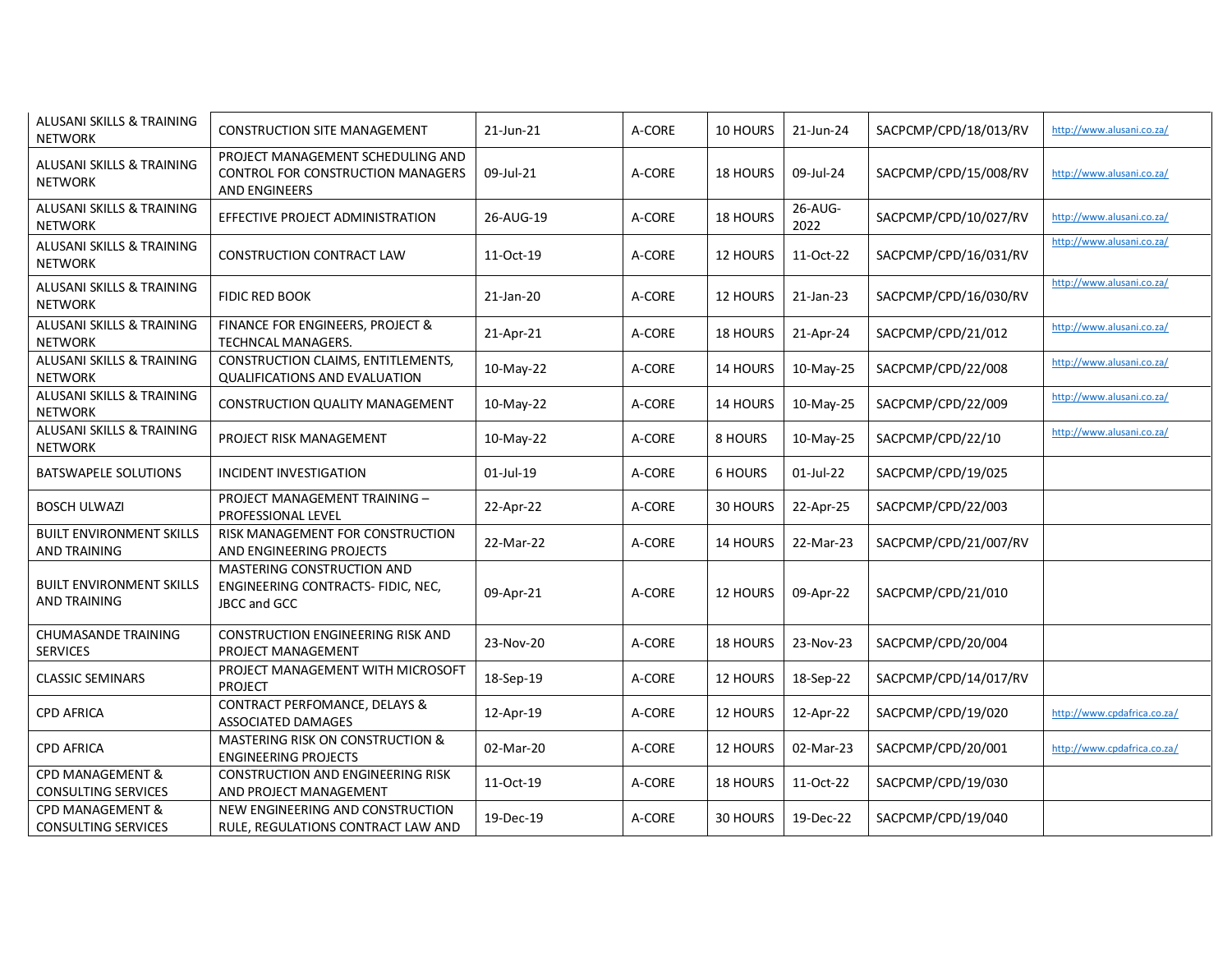|                                                                      | CONTRACT MANAGEMENT. (JBCC, JCC,<br>NEC, & FIDIC)                                                                                                                                         |            |                 |                |            |                       |                           |
|----------------------------------------------------------------------|-------------------------------------------------------------------------------------------------------------------------------------------------------------------------------------------|------------|-----------------|----------------|------------|-----------------------|---------------------------|
| CPD MANAGEMENT &<br><b>CONSULTING SERVICES</b>                       | <b>ERGONOMICS REGULATIONS &amp; RISK</b><br>ASSESSMENT COURSE                                                                                                                             | 04-Mar-22  | A-CORE          | 18 HOURS       | 04-Mar-25  | SACPCMP/CPD/22/002    | https://cpdconsult.co.za/ |
| DUT & UCT                                                            | CONSTRUCTION BUSINESS AND PROJECT<br>MANAGEMENT CONFERENCE                                                                                                                                | 21-Apr-21  | A-CORE          | 12 HOURS       | 21-Apr-22  | SACPCMP/CPD/21/013    |                           |
| FULIGYSTIX (PTY) LTD                                                 | A COLLABORATIVE APPROACH TO PROJECT<br><b>COMMUNITY RISK MANAGEMENT</b>                                                                                                                   | 19-Feb-19  | A-CORE          | 3 HOURS        | 19-Feb-22  | SACPCMP/CPD/19/011    |                           |
| <b>INLEXSO</b>                                                       | OCCUPATIONAL HEALTH & SAFETY ACT<br><b>LEGAL LIABILITY</b>                                                                                                                                | 15-Jul-19  | A-CORE          | <b>6 HOURS</b> | 15-Jul-22  | SACPCMP/CPD/16/028/RV |                           |
| <b>INLEXSO</b>                                                       | OCCUPATIONAL HEALTH & SAFETY ACT<br>LEGAL LIABILITY & CONSTRUCTION<br><b>REGULATIONS</b>                                                                                                  | 15-Jul-19  | A-CORE          | 12 HOURS       | 15-Jul-22  | SACPCMP/CPD/16/029/RV |                           |
| <b>JBCC</b>                                                          | <b>JBCC PRINCIPAL BUILDING AGREEMENT</b><br>6.2, NOMINATED/ SELECTED<br>SUBCONTRACT AGREEMENT 6.2, MINOR<br>WORKS AGREEMENT 5.2, AND THE<br>REQUIREMENTS APPLICABLE TO ORGANS<br>OF STATE | 28-Oct-20  | A-CORE          | 7 HOURS        | 28-Oct-23  | SACPCMP/CPD/20/002    | http://www.jbcc.co.za/    |
| LA CONSULTING                                                        | UNDERSTANDING THE SHEQ IN THE BUILT<br><b>ENVIRONMENT</b>                                                                                                                                 | 11-OCT-19  | A-CORE          | 4 HOURS        | 11-OCT-22  | SACPCMP/CPD/19/036    |                           |
| LA CONSULTING                                                        | INTERPRETATION OF CONSTRUCTION<br>DRAWINGS AND IMPLICATIONS                                                                                                                               | 11-OCT-19  | A-CORE          | 4 HOURS        | 11-OCT-22  | SACPCMP/CPD/19/037    |                           |
| LA CONSULTING                                                        | FORMULATION OF CLAIMS, TIMELINES AND<br><b>CONSTRUCTION RECORDS FOR CIVIL</b><br><b>ENGINEERING CONTRACTORS</b>                                                                           | 04-Nov-19  | A-CORE          | 6 HOURS        | 04-Nov-22  | SACPCMP/CPD/19/038    |                           |
| <b>MDA ATTORNEYS</b>                                                 | MDA COLLECTIVE WISDOM CONFERENCE                                                                                                                                                          | 30-Mar-21  | A-CORE          | 4 HOURS        | 30-Mar-22  | SACPCMP/CPD/21/009    |                           |
| MDA CONSULTING                                                       | SANRAL FIDIC TRAINING WEBINAR SERIES<br>2021                                                                                                                                              | 10-May-22  | A-CORE          | 2 HOURS        | 10-May-22  | SACPCMP/CPD/22/011    |                           |
| <b>MILLA SA</b>                                                      | CONSTRUCTION ENGINEERING AND PUBLIC<br><b>WORKS PROGRAMME</b>                                                                                                                             | 17-mar-21  | NON-CORE        | 8 HOURS        | 17-Mar-22  | SACPCMP/CPD/21/003    | http://www.millasa.co.za  |
| <b>MILLA SA</b>                                                      | CONSTRUCTION ENGINEERING AND PUBLIC<br>WORKS WORKSHOP PROGRAMME                                                                                                                           | 09-June-22 | A-Core          | 12 Hours       | 09-June-23 | SACPCMP/CPD/22/018    |                           |
| MYIRHA CONSULTING<br><b>ENGINEERS AND PROJECT</b><br><b>MANAGERS</b> | PRACTICAL PROJECT RISK MANAGEMENT                                                                                                                                                         | 24-Mar-21  | A-CORE          | 9 HOURS        | 24-Mar-22  | SACPCMP/CPD/21/008    |                           |
| MYIRHA CONSULTING<br><b>ENGINEERS AND PROJECT</b><br><b>MANAGERS</b> | PRACTICAL PROGRAMME MANAGEMENT                                                                                                                                                            | 13-May-21  | <b>NON-CORE</b> | 12 HOURS       | 13-May-22  | SACPCMP/CPD/21/015    |                           |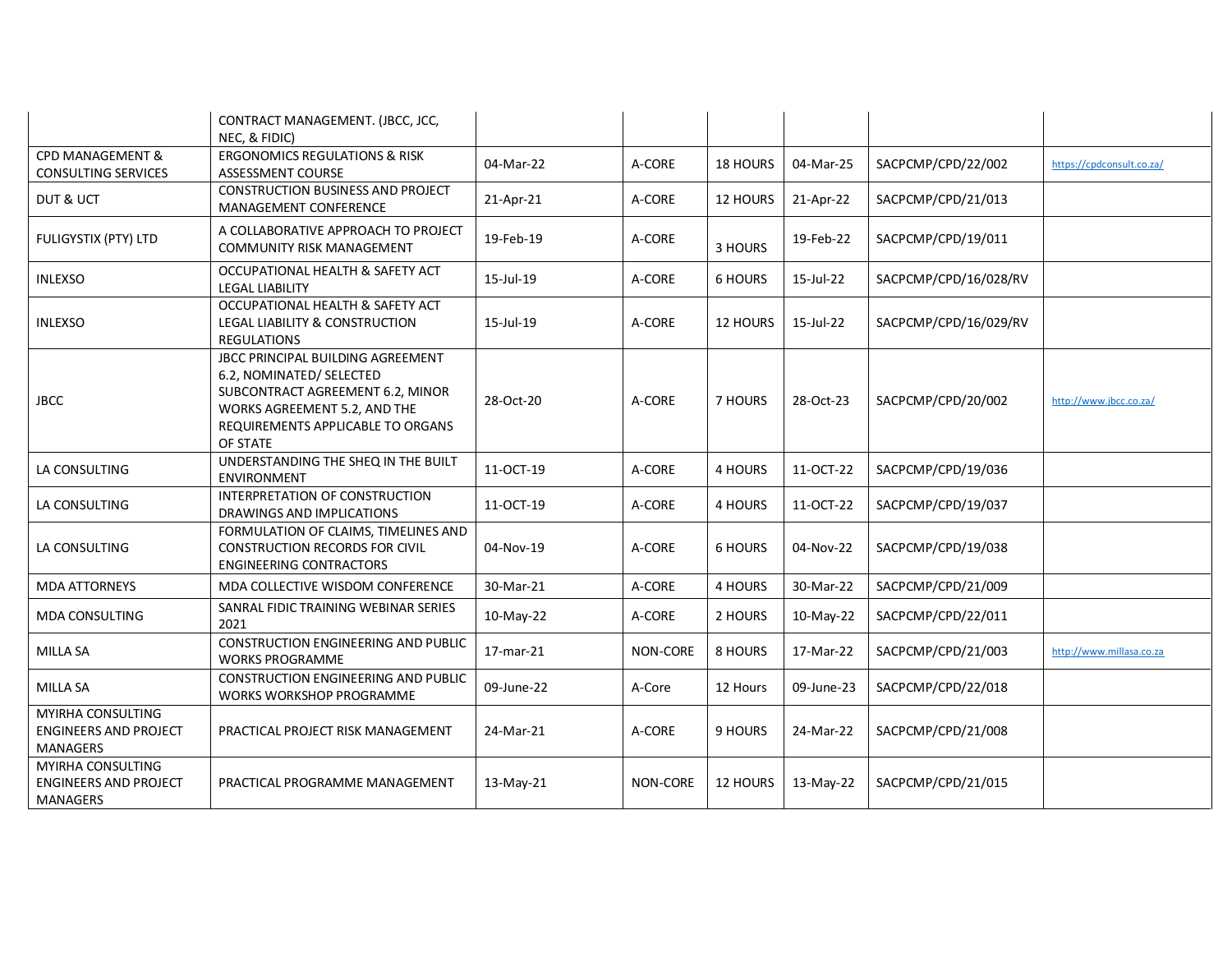| <b>MYIRHA CONSULTING</b><br><b>ENGINEERS AND PROJECT</b><br><b>MANAGERS</b> | PROJECT MANAGEMENT PROFESSIONALS<br>(PMP)                                                           | 28-Jun-21 | NON-CORE | 12 HOURS                                         | 28-Jun-22 | SACPCMP/CPD/21/015    |                                 |  |
|-----------------------------------------------------------------------------|-----------------------------------------------------------------------------------------------------|-----------|----------|--------------------------------------------------|-----------|-----------------------|---------------------------------|--|
| <b>NIOH</b>                                                                 | <b>COVID-19 WEBINARS</b>                                                                            | 23-Nov-21 | Variety  | Variety                                          | 23-Nov-21 | SACPCMPP/CPD/20/003   |                                 |  |
| OXFORD COLLEGE CAPACITY<br><b>SOLUTIONS</b>                                 | GCC 2015                                                                                            | 23-Mar-20 | A-CORE   | 12 HOURS                                         | 23-Mar-23 | SACPCMP/CPD/16/033/RV | http://www.oxfordcollege.co.za/ |  |
| OXFORD COLLEGE CAPACITY<br>SOLUTIONS                                        | <b>NEC3 CONSTRUCTION &amp; ENGINEERING</b><br><b>CONTRACTS</b>                                      | 21-Feb-20 | A-CORE   | 12 HOURS                                         | 21-Feb-23 | SACPCMP/CPD/16/039/RV | http://www.oxfordcollege.co.za/ |  |
| SAICE PDP                                                                   | <b>GETTING ACQUAINTED WITH BASIC</b><br>CONTRACT ADMINISTRATION AND<br><b>QUALITY CONTROL</b>       | 17-Mar-21 | A-CORE   | <b>12 HOURS</b>                                  | 17-Mar-24 | SACPCMP/CPD/21/004    | http://saicepdp.org/            |  |
| SAICE PDP                                                                   | GETTING ACQUAINTED WITH PLANNING,<br>SCHEDULING AND PROGRAMMING FOR<br><b>CONSTRUCTION PROJECTS</b> | 17-Mar-21 | A-CORE   | 12 HOURS                                         | 17-Mar-24 | SACPCMP/CPD/21/005    | http://saicepdp.org/            |  |
| SAICE PDP                                                                   | GETTING ACQUAINTED WITH ESTIMATING,<br>COSTING AND PRICING OF CONSTRUCTION<br><b>TENDERS</b>        | 17-Mar-21 | A-CORE   | 12 HOURS                                         | 17-Mar-24 | SACPCMP/CPD/21/006    | http://saicepdp.org/            |  |
| <b>SiVEST</b>                                                               | <b>INTRODUCTION TO PROJECT</b><br><b>MANAGEMENT 2 DAYS</b>                                          | 29-Apr-21 | A-CORE   | 12 HOURS                                         | 29-Apr-24 | SACPCMP/CPD/17/003/RV | http://www.sivest.co.za         |  |
| SiVEST                                                                      | PROJECT MANAGEMENT TRAINING 3 DAYS                                                                  | 29-Apr-21 | A-CORE   | 20 HOURS                                         | 29-Apr-24 | SACPCMP/CPD/21/014    | http://www.sivest.co.za         |  |
| <b>SUALCA ENTERPRISE</b><br>DEVELOPMENT                                     | PV24 PROJECT MANAGEMENT: PART 1-<br>THE WISDOM PILLAR                                               | 10-May-22 | A-CORE   | 17 HOURS                                         | 10-May-25 | SACPCMP/CPD/22/012    |                                 |  |
| <b>TACIT SKILLS</b>                                                         | PMP/CAPM CERTIFICATION EXAMINATION<br>PREPARATION                                                   | 18-Apr-19 | A-CORE   | 30 HOURS                                         | 18-Apr-22 | SACPCMP/CPD/19/019    | http://www.tacitskills.com/     |  |
| <b>TACIT SKILLS</b>                                                         | PROJECT MANAGEMENT FOR THE<br><b>CONSTRUCTION ENVIRONMENT</b>                                       | 27-JAN-21 | A-CORE   | 18 HOURS                                         | 27-JAN-24 | SACPCMP/CPD/17/017/RV |                                 |  |
| <b>WCPDF CONFERENCE</b>                                                     | WESTERN CAPE PROPERTY DEVELOPMENT<br><b>FORUM</b>                                                   | 30-Sep-20 | A-CORE   | 2 HOURS                                          | 30-Sep-23 | SACPCMP/CPD/16/021/RV | www.wcpdf.co.za                 |  |
| <b>WCPDF CONFERENCE</b>                                                     | WCPDF 9th ANNUAL CONFERENCE-FROM<br>SURVIVING TO THRIVING IN THE BUILT<br><b>ENVIRONMENT</b>        | 04-May-22 | A-CORE   | 17 HOURS                                         | 04-May-23 | SACPCMP/CPD/22/007    |                                 |  |
| EPIGNOSIS CONSULTING t/a<br><b>CHUMASANDE TRAINING</b>                      | MASTERING ENGINEERING CONTRACT NEC<br>3 AND NEC 4                                                   | 24-May-22 | A-CORE   | 16 HOURS                                         | 24-May-25 | SACPCMP/CPD/22/017    |                                 |  |
| <b>WCPDF CONFERENCE</b>                                                     | WCPDF $9TH$ ANNUAL CONFERENCE - FROM<br>SURVIVING TO THRIVING IN THE BUILT<br><b>ENVIRONMENT</b>    | 4-May-22  | A-CORE   | 10 HOURS<br>DAY 1<br>7 HOURS<br>DAY <sub>2</sub> | 4-May-23  | SACPCMP/CPD/22/007    | www.wcpdf.co.za                 |  |
| <b>INSTITUTIONS OF HIGHER LEARNING</b>                                      |                                                                                                     |           |          |                                                  |           |                       |                                 |  |